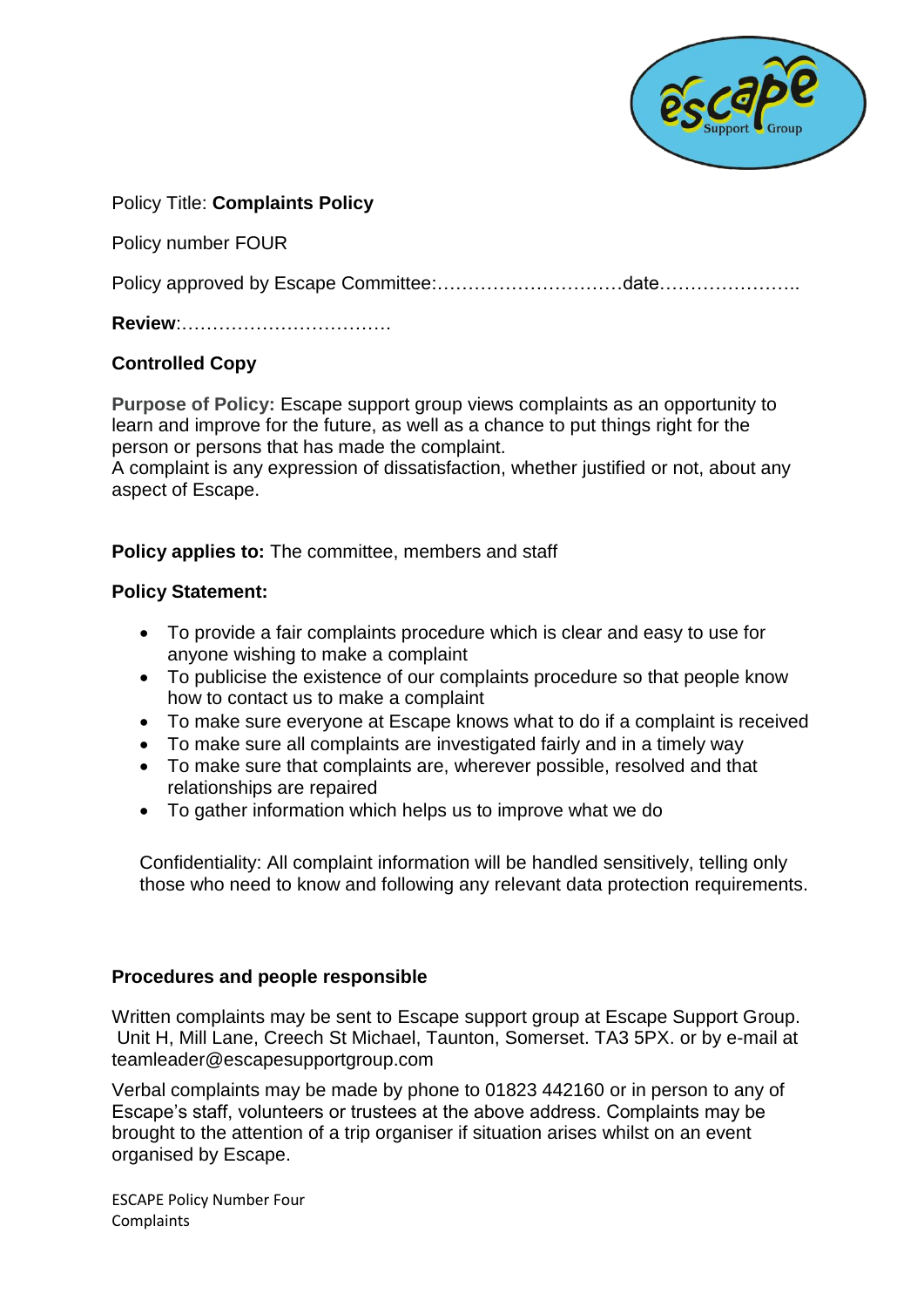# **Receiving Complaints**

Complaints received by telephone or in person need to be recorded. The person who receives a phone or in person complaint should:

- Write down the facts of the complaint
- Take the complainant's name, address and telephone number
- Note down the relationship of the complainant to Escape (for example: client, member)
- Tell the complainant that we have a complaints procedure
- Tell the complainant what will happen next and how long it will take
- Where appropriate, ask the complainant to send a written account by post or by email so that the complaint is recorded in the complainant's own words.

Complaints against a member of staff should be made directly to the Manager. The contact telephone number and email address is available in the Escape Newsletters, Website or from the office.

## **Resolving Complaints**

In many cases, a complaint is best resolved by the person responsible for the issue being complained about. If the complaint has been received by that person, they may be able to resolve it swiftly and should do so if possible and appropriate.

Whether or not the complaint has been resolved, the complaint information should be passed to chair of the committee within 7 days

On receiving the complaint, the receiving staff or committee member records it in writing. If it has not already been resolved, they delegate an appropriate person to investigate it and to take appropriate action to investigate and resolve the complaint if possible.

If the complaint relates to a specific person, they should be informed and given a fair opportunity to respond.

Complaints should be acknowledged by the person handling the complaint within 7 days. The acknowledgement should say who is dealing with the complaint and when the person complaining can expect a reply. A copy of this complaints procedure should be attached.

Ideally complainants should receive a definitive reply within 14 days. If this is not possible because for example, an investigation has not been fully completed, a progress report should be sent with an indication of when a full reply will be given.

Whether the complaint is justified or not, the reply to the complainant should describe the action taken to investigate the complaint, the conclusions from the investigation, and any action taken as a result of the complaint.

A confidential file should be held containing records of the complaint, the investigation and it resolution.